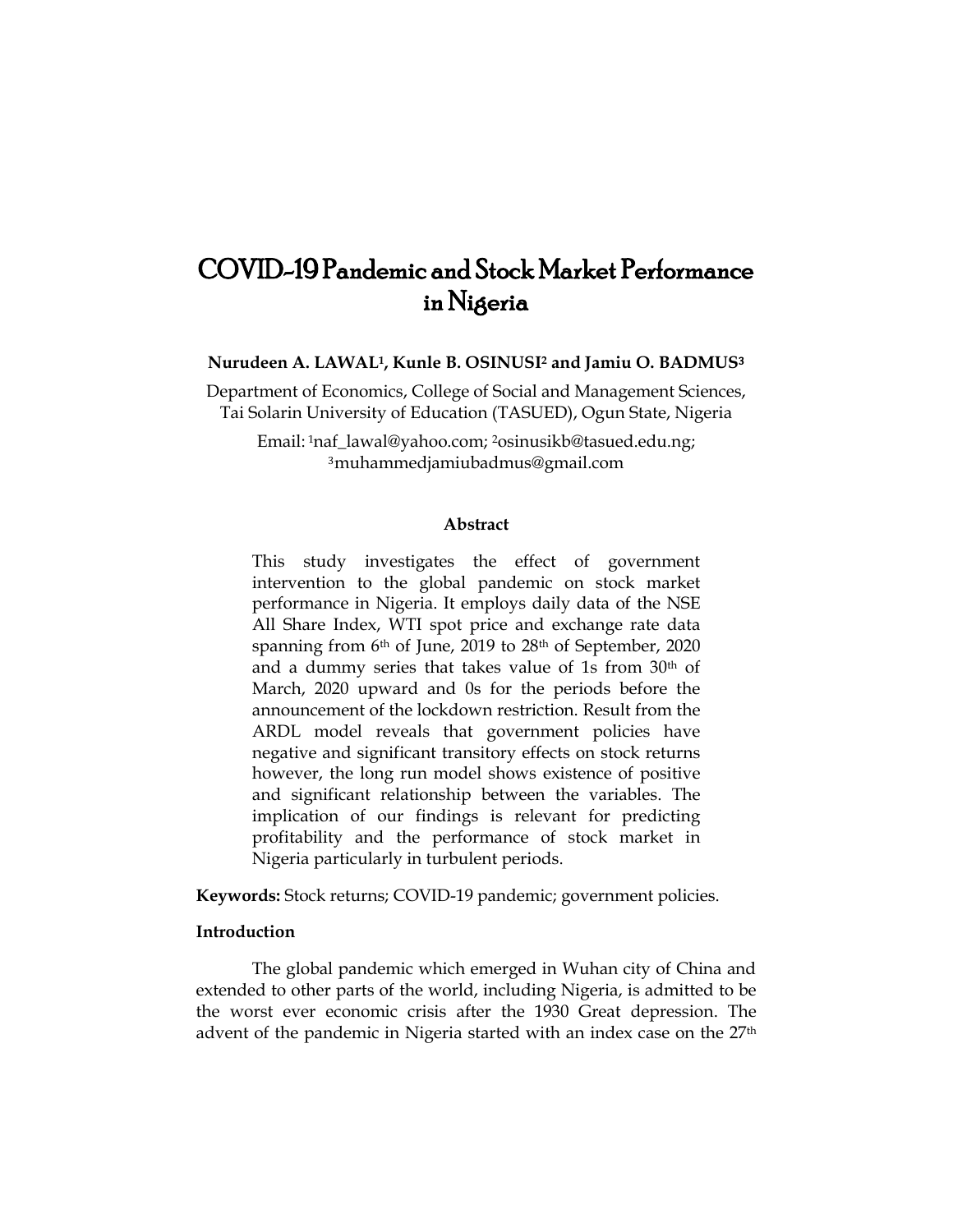of February 2020 before more cases erupted, which led to fear and panic in the country. The outbreak of the virus led to the collapse of different spheres of the global world due to fear and the implementation of different policies (such as lockdown restriction, social distancing, curfew, stimulus package, etc.) to curb the spread of the virus. These policies have been assumed to be the main drivers that curb the spread of the virus, however certain factors remain unverified. The issue of government intervention through restriction of movement and its subsequent effect on the returns of financial investors in Nigeria seemed not be in the limelight of research.

Due to the outbreak of the disease, several studies have emerged to examine its consequential effects on different economic sectors and indicators. Baker et al*.* (2020); Phan and Narayan (2020); Salisu and Akanni (2020); Salisu and Vo (2020); Xiong, Wu, Hou and Zhang (2020); Albuquerque, Koskinen, Yang and Zhang (2020); He, Sun, Zhang and Li (2020); Ji, Zhang and Zhao (2020); Conlon, Corbet and McGee (2020); Ashraf (2020a); and Mishra, Rath and Dash (2020) evaluated stock return and responses to COVID-19. Ding, Levine, Lin and Xie (2020) looked at community immunity while Altig et al*.* (2020) and Sharif, Aloui and Yarovaya (2020) addressed economic and policy uncertainty caused by the virus. Salisu, Ebuh and Usman (2020) and Prabheesh, Padhan and Garg (2020) entertained the issue of COVID-19 through the oil price-stock market nexus, while Narayan, Phan and Liu (2020) and Ashraf (2020b) were more concerned about government interventions during the period and its influence on stock returns. Iyke (2020a); Devpura and Narayan (2020); Narayan (2020); and Mensi, Sensoy, Vo and Kang (2020) focused on oil price fluctuation while Villarreal-Samaniego (2020) and Iyke (2020b) addressed the issue of exchange rate fluctuation during the COVID-19 period.

Meanwhile, despite the novelty of the COVID-19 pandemic, the literature on stock market performance has welcomed adequate empirical studies for policy references. For example, by studying the influence of government actions in response to the COVID-19 pandemic, Narayan, Phan and Liu (2020) gave a concise empirical explanation of the response of stock returns of G7 stock markets to COVID-19 pandemic policies in those countries. This paper constructed three models for each government intervention, namely, lockdown restriction, stimulus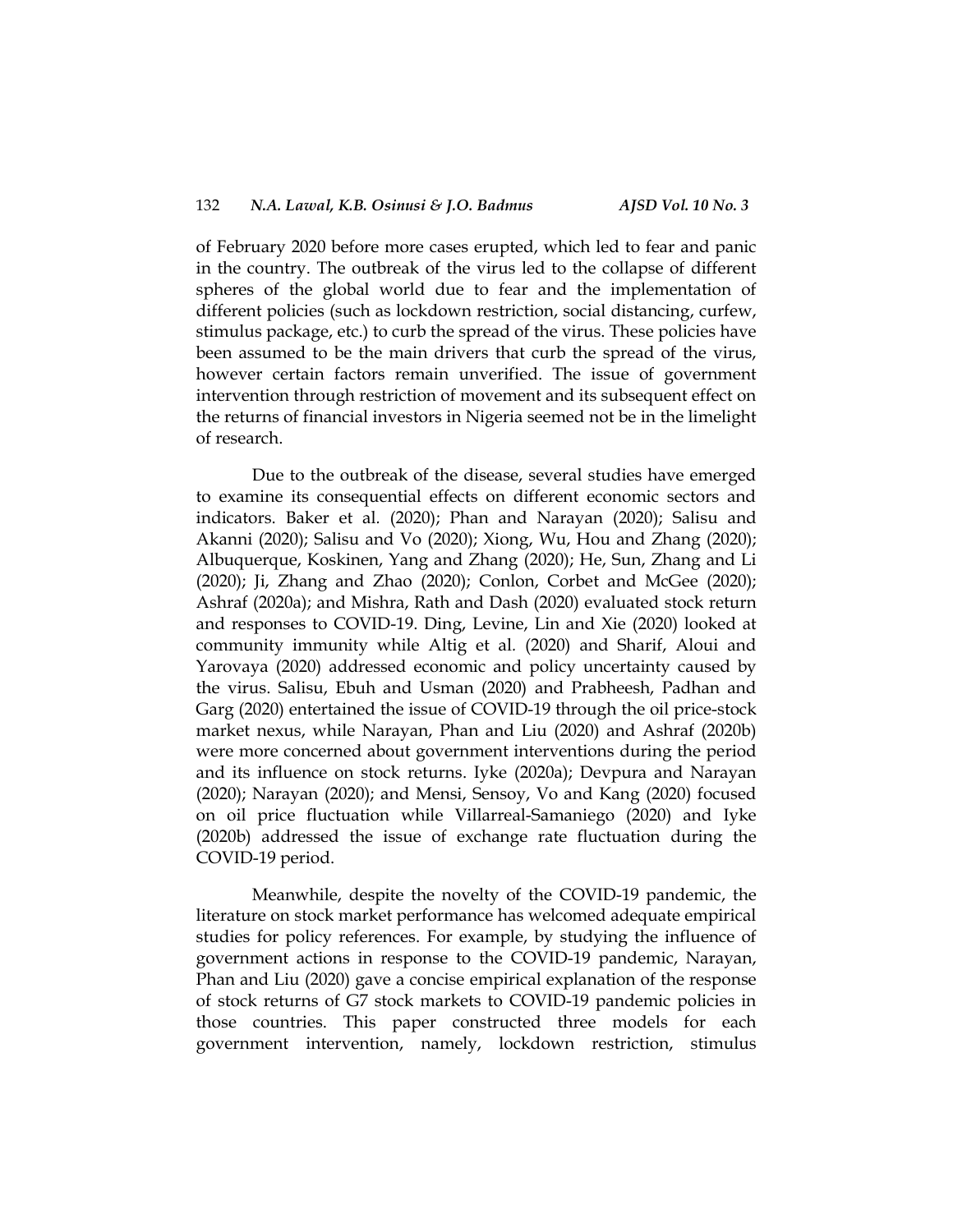package and travel ban, and the findings revealed that of all the models, only the rough restriction intervention safeguarded the stock investors from the effects of COVID-19. Ashraf (2020b) developed an empirical study of the effects of government directives such as social distancing, quarantine policies, palliative packages and awareness programmes on the stock returns of 77 countries using daily observations from the 22nd of January 2020 to the 17th of April, (2020). The study found that putting an end to social gatherings had an unmediated influence on returns, meanwhile, daily reduction in COVID-19 cases have had a considerable positive impact on stock market returns. However, other measures turned out to have positive effects on the stock returns of some selected markets. Mazur, Dang and Vega (2020) examined the interaction between the COVID-19 pandemic and US stock market crash, which showed that stocks react differently to external shocks due to COVID-19, but there was significant evidence that natural gas, food, healthcare and software stocks yielded profitable returns during the pandemic while the stocks of losers in the market reacted to nonlinear fluctuations which led to negative returns. Espinosa-Mendez and Arias (2020) on the other hand, concentrated on the movement of a composite index of stocks listed on the European market in order to account for the external shock caused by the global pandemic. The study found evidence of imitative behaviour by the more clueless brokers to follow the patterns of top gainers in the market.

The novelty of the global pandemic paved way for the development of the global fear index constructed by Salisu and Akanni (2020). The study came up with new evidence that the developed index is relevant for forecasting the stock returns of the OECD countries during the period of the pandemic. Al-Awadhi, Al-Saifi, Al-Awadhi and Alhamadi (2020) explored the influence of COVID-19 on a panel of 1579 stocks listed on the Chinese stock exchange market for daily observation spanning the period 10th January 2020 to 16th March (2020). Just as expected that growth in fear and panic might disrupt the smooth functioning of the market, the study reported that both reported confirmed daily cases and death cases had significant negative influence on the stock returns of the observed stocks. Similarly, Baig, Butt, Haroon and Rizvi (2020) examined the impact of death cases, panic and lockdowns that resulted from COVID-19 pandemic on the viability of the US equity markets. The study found evidence that both reported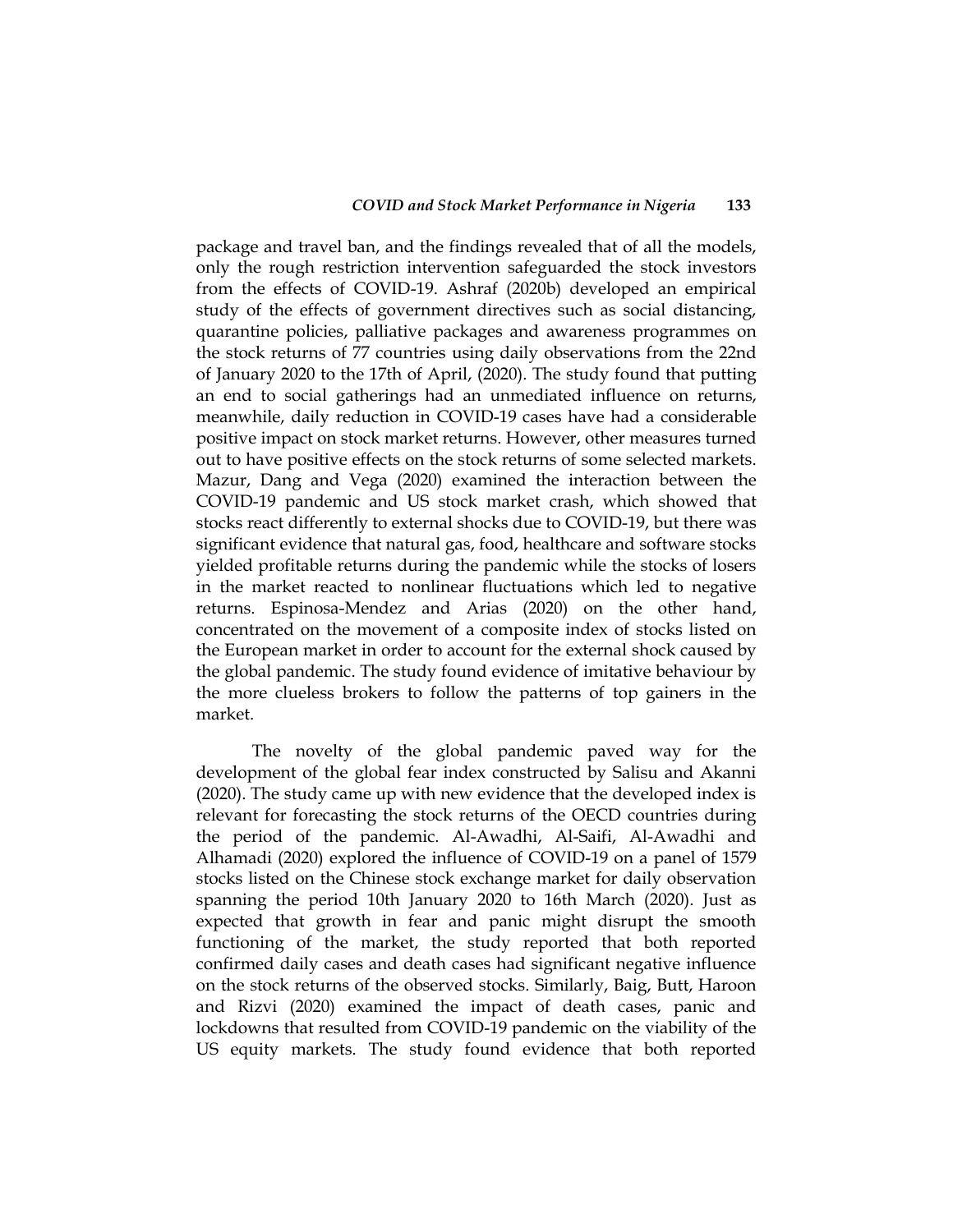confirmed daily cases and death cases were the main drivers of instability in the stock market. Ashraf (2020a) gave an empirical justification of stock markets reactions to COVID-19 daily confirmed and death cases. The study confirmed that stock market returns react negatively to the indicators, although the significance of the response is more profound for daily new cases. Also, the response of stock returns differs across the time horizon, in the sense that the birth stage of the virus recorded stronger reactive response of the stock index to the pandemic than in the subsequent period.

From the prior studies, there is evidence that the COVID-19 pandemic as an external shock affected the returns of investors in the capital market. Also, the literature on the COVID-19 pandemic as well as its effects on stock market performance has been extensively reviewed but little or no attention has been paid to the effect of government intervention through lockdown on business activities and peoples' movement on stock returns of financial agents in the Nigerian Stock Exchange. Thus, this study developed a simple error correction framework by constructing a dummy variable to capture government intervention and evaluate its transitory and permanent effects on the returns of investors in the Nigerian Stock Exchange. This study is relevant for both government and financial investors, in order to understand the importance of government intervention in the financial market during turbulent periods.

The remaining sections of this paper are arranged thus: the next section opens up the methodology; the next section presents the data employed and the summary statistics of the series, followed by a documentation of the empirical analysis and conclusion as well as policy implications.

# **Methodology**

The empirical model specification of this study follows that of Narayan, Phan and Liu (2020), however, oil price is considered as a global commodity which influence changes in stock returns. The model also accommodates exchange rate so as to account for the relevance of currency in the stock exchange market. Thus, we specify our empirical model in an autoregressive distributed lag framework as follows: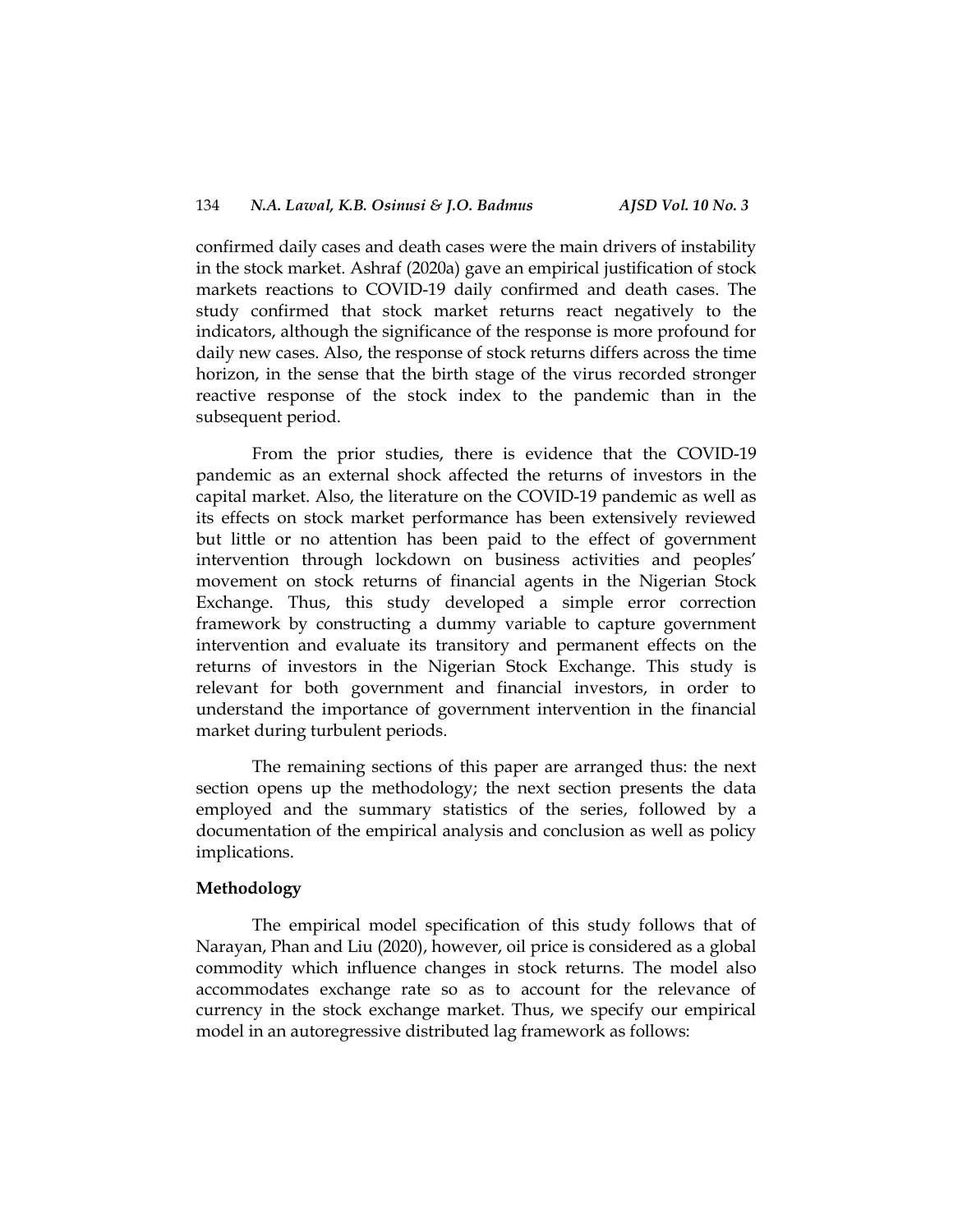*COVID and Stock Market Performance in Nigeria* **135**

$$
\Delta SR_{t} = \theta + \sum_{k=1}^{a} \varphi_{1k} \Delta SR_{t-k} + \sum_{k=0}^{b} \varphi_{2k} \Delta GOVT_{t-k} + \sum_{k=0}^{c} \varphi_{3k} \Delta OR_{t-k} + \sum_{k=0}^{d} \varphi_{4k} \Delta EXP_{t-k} + \rho SR_{t-1} + \omega GOVT_{t-1} + \Psi OR_{t-1} + \Phi EXP_{t-1} + \epsilon_{t}
$$
\n(1)

where:

|  | $SR = stock returns$                                      |
|--|-----------------------------------------------------------|
|  | $GOVT$ = dummy variable for government lockdown directive |
|  | $OR = oil price returns$                                  |
|  | $EXR =$ exchange rate returns                             |

The dummy series of government lockdown restriction assume 0 for periods prior to lockdown restriction and 1 thereafter. Since we are more concerned about its effects on stock returns, a negative estimate indicates that government intervention through lockdown reduces the stock returns of the investors while a positive estimate justifies positive higher returns due to government intervention. Equation (1) contains the long-run and short-run estimates, where the values of  $\omega$ ,  $\Psi$  and  $\Phi$  are expressed on  $\rho$  to generate the long-run parameters of government lockdown directive  $(-\omega/\rho)$ , oil price return  $(-\Psi/\rho)$  and exchange rate return  $(-\Phi/\rho)$ , due to the fact that  $\Delta SR_t = \Delta GOVT_t = \Delta OR_t = \Delta EXR_t = 0$  in the long run. However, the short-term estimates are  $\varphi_1$  to  $\varphi_4$  while a, b, c and *d* represent the lag order for each variable, which were chosen using the Schwarz Information Criterion (SIC).

To determine the speed of adjustment in an error correction framework, equation (1) is specified with the inclusion of speed of adjustment term as follows: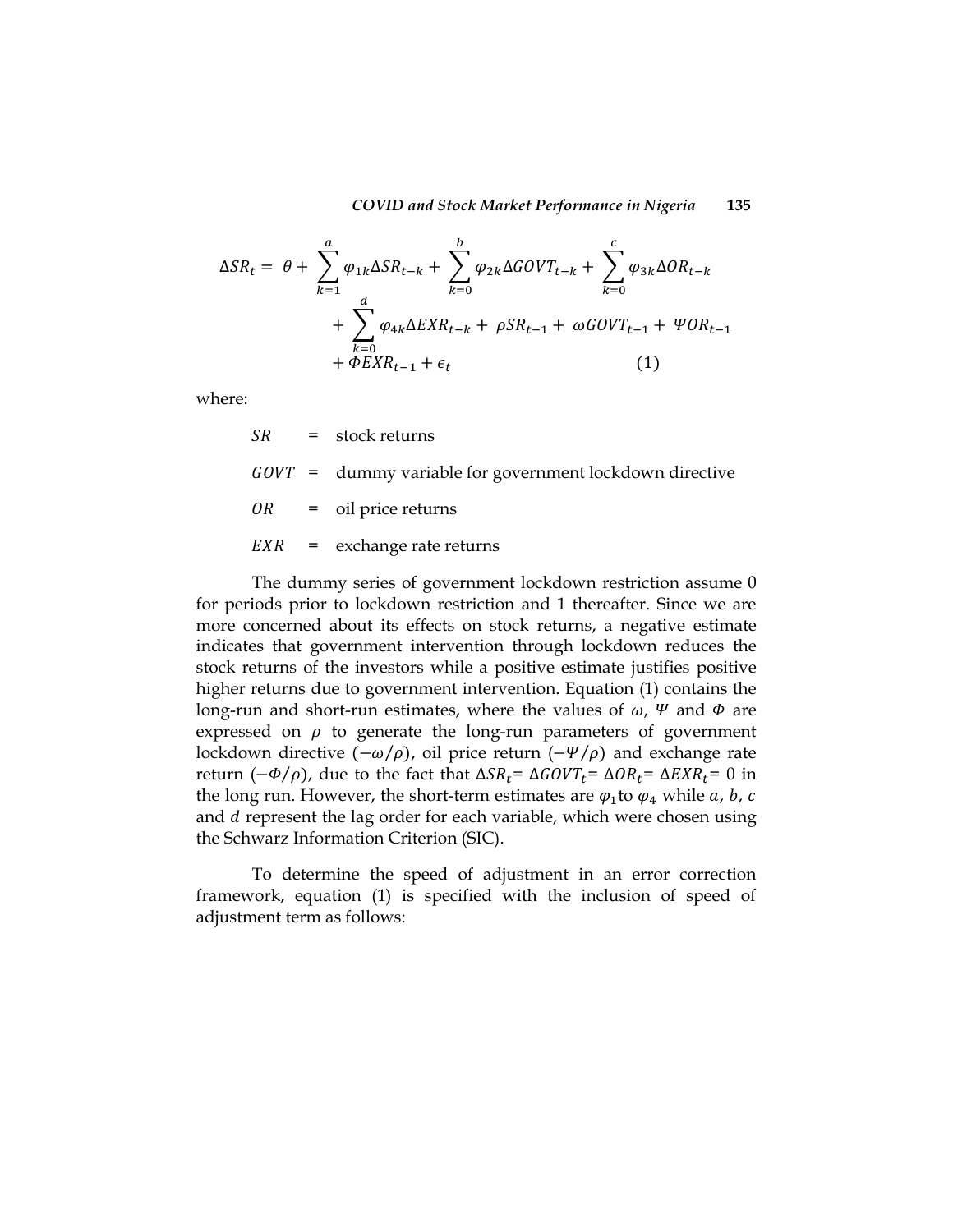136 *N.A. Lawal, K.B. Osinusi & J.O. Badmus AJSD Vol. 10 No. 3*

$$
\Delta SR_t
$$
  
=  $\theta + \sum_{k=1}^{a} \varphi_{1k} \Delta SR_{t-k} + \sum_{k=0}^{b} \varphi_{2k} \Delta GOVT_{t-k} + \sum_{k=0}^{c} \varphi_{3k} \Delta OR_{t-k}$   
+  $\sum_{k=0}^{d} \varphi_{4k} \Delta EXP_{t-k}$   
+  $\delta ect_{t-1}$  (2)

where  $ect<sub>t-1</sub>$  is a one-time lagged error correction term that narrates the adjustment period of the variables to long-run equilibrium. Following the specification in equation (2), adjustment to long-run equilibrium is inferred if the  $ect_{t-1}$  is significant and negative. Thus, the null hypothesis is stated as  $ect_{t-1} = 0$  against an alternative hypothesis of  $ect<sub>t-1</sub> < 0$ . This is complemented by the bounds test to cointegration. To infer long-run cointegration, the F-statistic must be greater than the upper band critical values, however, if the F-statistic is less than the lower critical values, a short-run relationship exists while the test becomes inconclusive if the statistic value stands in-between the upper and lower band critical values.

#### **Data and Summary Statistics**

This study analysed the influence of government policies on stock market performance in Nigeria from 6th June 2019 to 28th September (2020). The data for the Nigerian Stock Exchange (NSE) All Share Index and naira exchange rate to the dollar were sourced from investing.com via <https://ng.investing.com/indices/nse-all-share-historical-data> and [https://ng.investing.com/currencies/usd-ngn-historical-data,](https://ng.investing.com/currencies/usd-ngn-historical-data)

respectively, while data on global oil price proxied by West Texas Intermediate (WTI) spot price was sourced from the web portal of the US Energy Information Administration via [http://www.eia.gov/dnav/pet/](http://www.eia.gov/dnav/pet/%20pet_spt_s1_d.htm)  [pet\\_spt\\_s1\\_d.htm.](http://www.eia.gov/dnav/pet/%20pet_spt_s1_d.htm) To capture government lockdown policy, we adopted the date for the announcement of the lockdown directive, which was 30th March 2020, where periods prior to the date connote period without lockdown policy and periods thereafter represent time period with government restriction. The date of the lockdown directive was obtained from Wikipedia.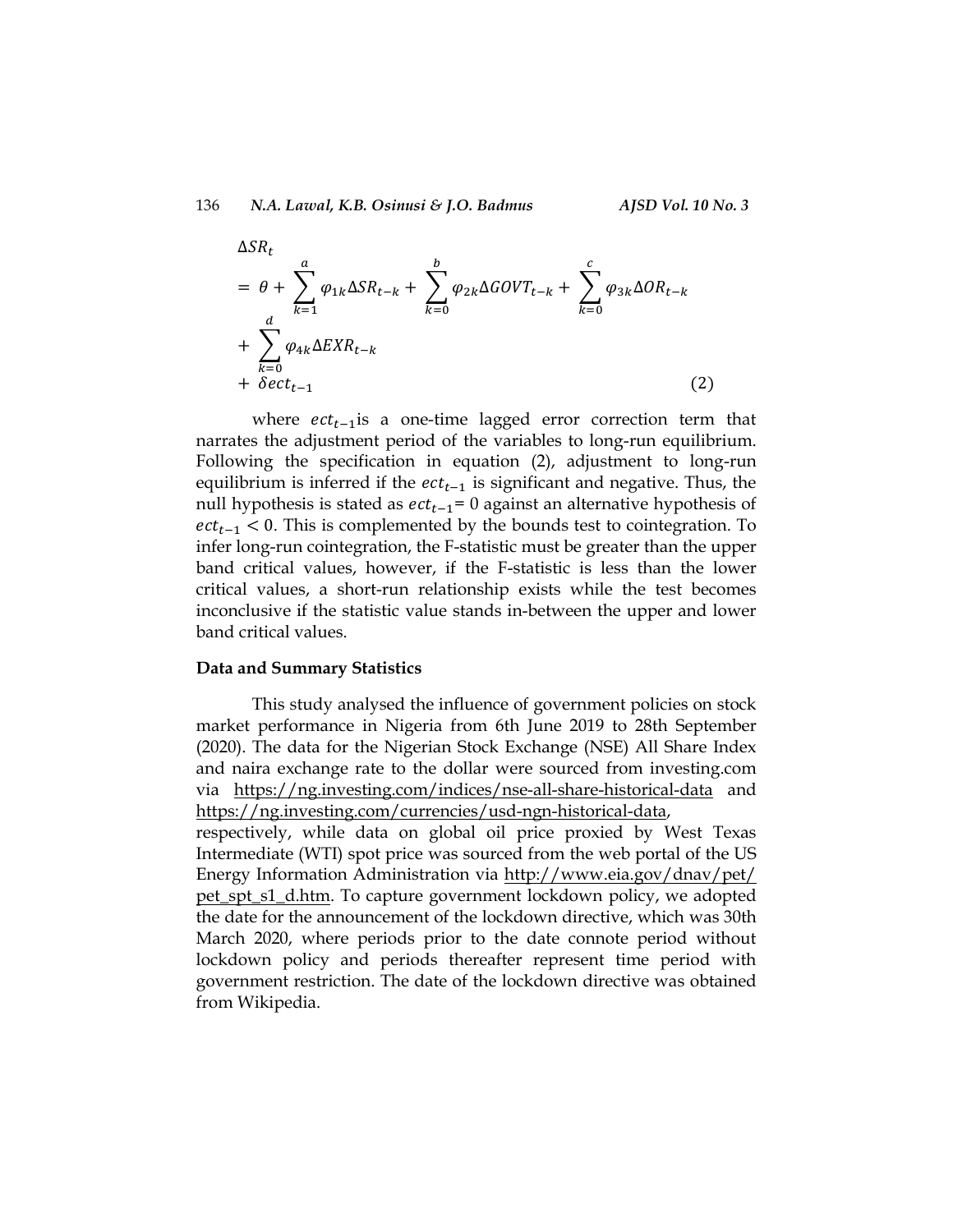The descriptive analysis of the return series of the variables is presented in Table 1. The results reveal that all the returns series were characterized with fat-tailed and left-skewed distribution, which was supported by the outcome of the Jarque-Bera statistic that the returns are not normally distributed over time. The preliminary testing for empirical analysis was carried out through the Augmented Dickey-Fuller unit root test. The outcome of the test revealed level stationarity of all the returns series, since the returns process was a log of the first differencing operator. Due to the evidence of stationarity, we proceeded to develop the Autoregressive Distributed Lag (ARDL) model by Pesaran, Shin and Smith (2001), which complements the major thrust of this study.

| Variables          | <b>SR</b>    | OR            | <b>EXR</b>    |
|--------------------|--------------|---------------|---------------|
| Mean               | $-0.0005$    | 0.0013        | 0.0007        |
| Median             | $-0.0005$    | 0.0005        | 0.0000        |
| Standard Deviation | 0.0087       | 0.0619        | 0.0113        |
| <b>Skewness</b>    | $-0.6021$    | 1.1042        | 15.6114       |
| Kurtosis           | 9.2641       | 18.8418       | 264,8350      |
| Jarque-Bera        | 554.3852***  | 3464.492***   | 947379.1***   |
| ADF                | $-8.5794***$ | $-12.0156***$ | $-21.0949***$ |

#### **Table 1: Summary of statistics**

*Notes:* The return values of stock returns (SR), oil price returns (OR) and exchange rate returns (EXR) are calculated as  $r_t = \log(\frac{p}{n})$  $\frac{pt}{p_{t-1}}$   $\times$  100.

The Augmented Dickey Fuller (ADF) unit root test shows the stationarity of the series at levels.

\*\*\* denote significance at 1% level.

# **Empirical analysis**

The estimation process of the empirical model started with the analysis of the bounds test to cointegration. The results (see Table 2) reveal evidence of long-run association among the stock returns, dummy variable of government intervention, oil price and exchange rate returns since the F-statistic is larger than the upper and lower bound limit at 1, 5 and 10% levels.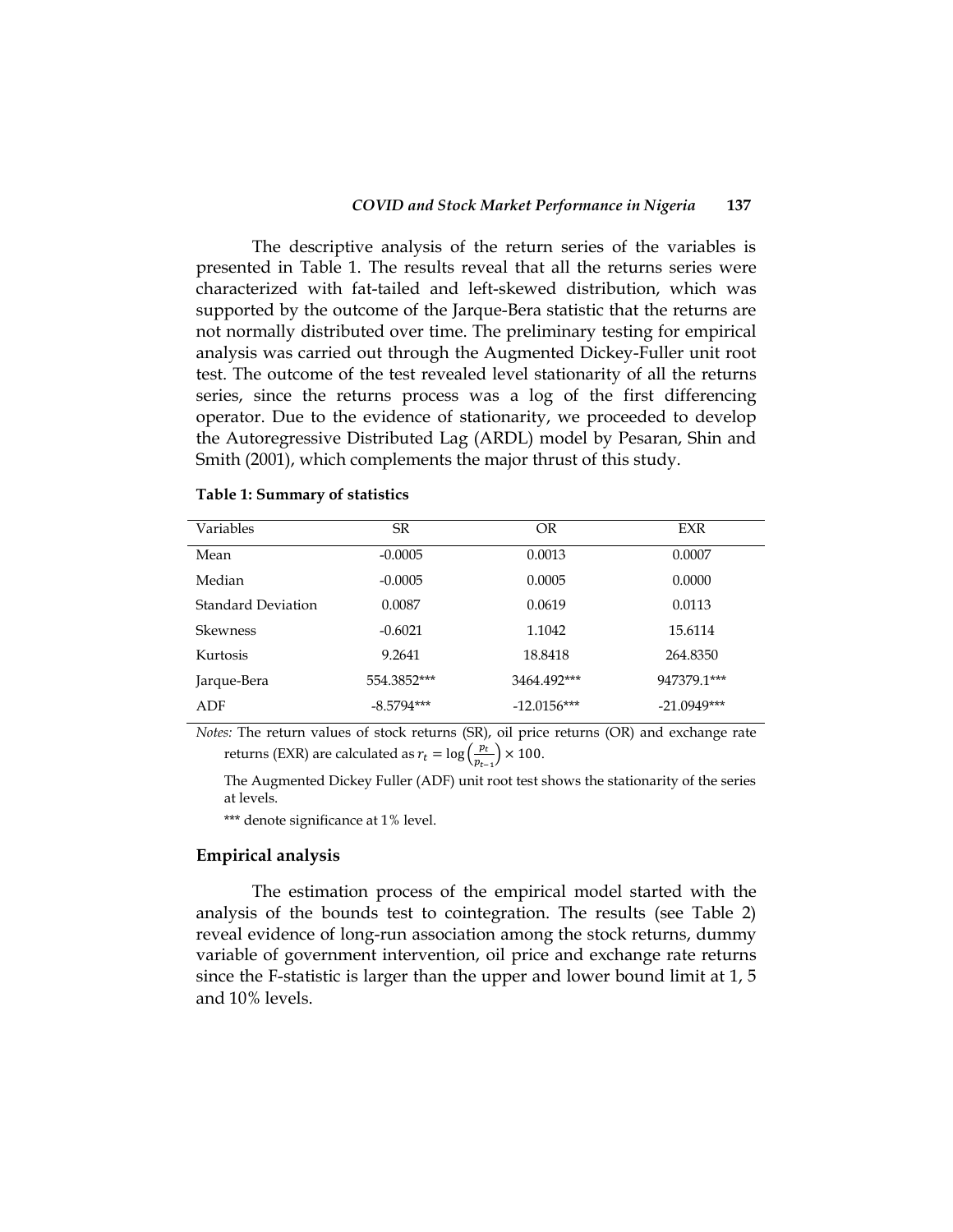# 138 *N.A. Lawal, K.B. Osinusi & J.O. Badmus AJSD Vol. 10 No. 3*

#### **Table 2: Cointegration test**

| F-statistic            | 41.2881     |             |
|------------------------|-------------|-------------|
| <b>Critical Values</b> | Lower Bound | Upper Bound |
| $1\%$                  | 3.65        | 4.66        |
| 5%                     | 2.79        | 3.67        |
| 10%                    | 2.37        | 3.20        |

*Note:* The table reports the Pesaran et al*.* (2001) bounds test to cointegration estimates with a null of no levels relationship at 1%, 5% and 10% significant levels.

Since the outcome of the cointegration test justified the existence of a long-run relationship among the variables, we then proceeded further to estimate the ARDL model for the long-run and short-run parameters of the variables. This is presented in Table 3.

Going by the result of the short-run estimates, the lag effect of stock returns on the current short run is negative and statistically significant, which implies that previous stock returns had a negative effect on the current stock return. Government intervention through lockdown restriction to cushion the effects of the COVID-19 pandemic, had a negative effect on stock returns. The higher lags of the government intervention seem to have had negative and positive effects on stock returns of firms but the positive effect was not significant. This clearly shows that the short-run effects of federal government implementation of lockdown on businesses, commercial and private airlines, closure of borders and airports and restriction of peoples' movement had an immediate significant negative relationship with the stock returns since the firms found it difficult to operate due to fear, panic and federal government directives. The oil returns had a short-run positive and significant impact on the stock returns while there is evidence that exchange rate devaluation had a negative effect on the stock returns of the firms in the same period.

Turning to the long-term estimates, the intention was to investigate whether the short-run estimate transcends the long-run parameters. The lower section of Table 3 reports the long-run estimates, where evidence of long-run positive and significant impact of government lockdown restriction on stock returns was found. This implies that investors were able to hedge against the threat posed by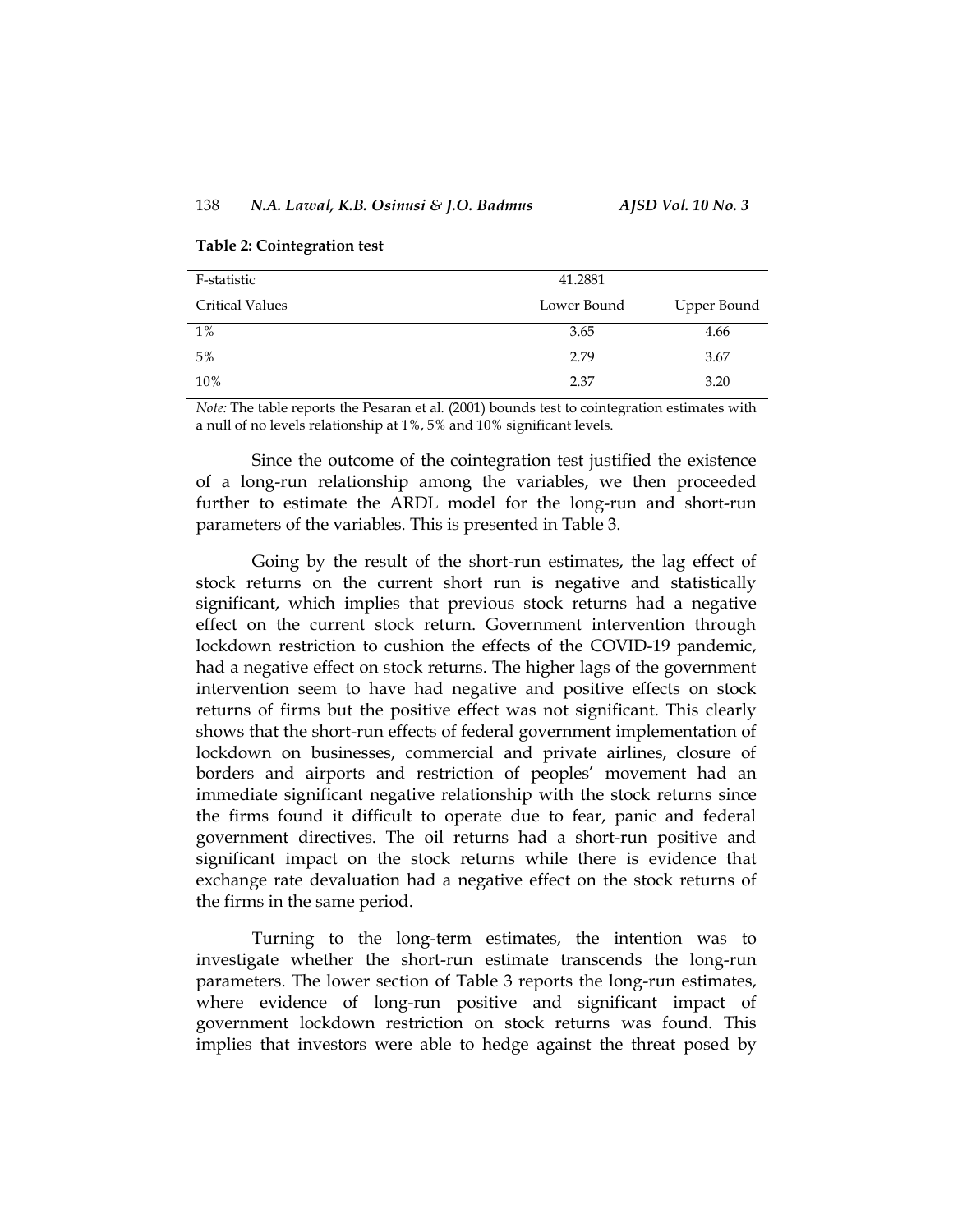government lockdown policies in the long run, having studied the guidelines of the policies. The gradual ease of the lockdown phases also contributed to the recovery of the stock market for investors to make profitable gain in the market. The long-run estimates of oil returns and exchange rate returns maintained their initial short-term influence on stock returns, which implies that fluctuations in oil prices and the exchange rate had the same transitory and permanent effects on stock returns of financial agents on the Nigerian Stock Exchange.

| Short-run Estimates: ASR |              |                |              |             |  |
|--------------------------|--------------|----------------|--------------|-------------|--|
| Variables                | Coefficient  | Standard Error | t-statistics | Probability |  |
| $\Delta$ SR(-1)          | $-0.6267***$ | 0.0501         | $-12.5022$   | 0.0000      |  |
| <b>AGOVT</b>             | $-0.0229***$ | 0.0076         | $-3.0164$    | 0.0028      |  |
| $\Delta$ GOVT $(-1)$     | 0.0103       | 0.0077         | 1.3236       | 0.1866      |  |
| $\Delta$ GOVT $(-2)$     | $-0.0245***$ | 0.0080         | $-3.0464$    | 0.0025      |  |
| AOR.                     | $0.0387***$  | 0.0074         | 5.2415       | 0.0000      |  |
| <b>AEXR</b>              | $-0.1337***$ | 0.0373         | $-3.5896$    | 0.0004      |  |
| Long-run Estimates: SR   |              |                |              |             |  |
| <b>GOVT</b>              | $0.0030**$   | 0.0014         | 2.1223       | 0.0346      |  |
| <b>OR</b>                | $0.0618***$  | 0.0132         | 4.6870       | 0.0000      |  |
| EXR                      | $-0.2134***$ | 0.0621         | $-3.4386$    | 0.0007      |  |
| C                        | $-0.0012$    | 0.0009         | $-1.4623$    | 0.1447      |  |

#### **Table 3: Regression result of the ARDL model**

*Notes:* The table presents the full estimates of the long-run and short-run relationships among stock returns (SR), government intervention (GOVT), oil price returns (OR) and exchange rate returns (EXR).

\*\* and \*\*\* represent the significant levels at 5% and 1%, respectively.

Table 4 presents the diagnostic tests. The speed of adjustment of the variables was measured as a one-time lag error correction term (ECT). The result shows that despite short-run disequilibrium, the variables were able to adjust back to equilibrium in the long run at the degree of 63%. Thus, this complements the result of the bounds test to cointegration, implying the existence of co-integrating long-run relationships among the variables. Having reported an error correction term, we proceeded to interpret other post-estimation tests to ascertain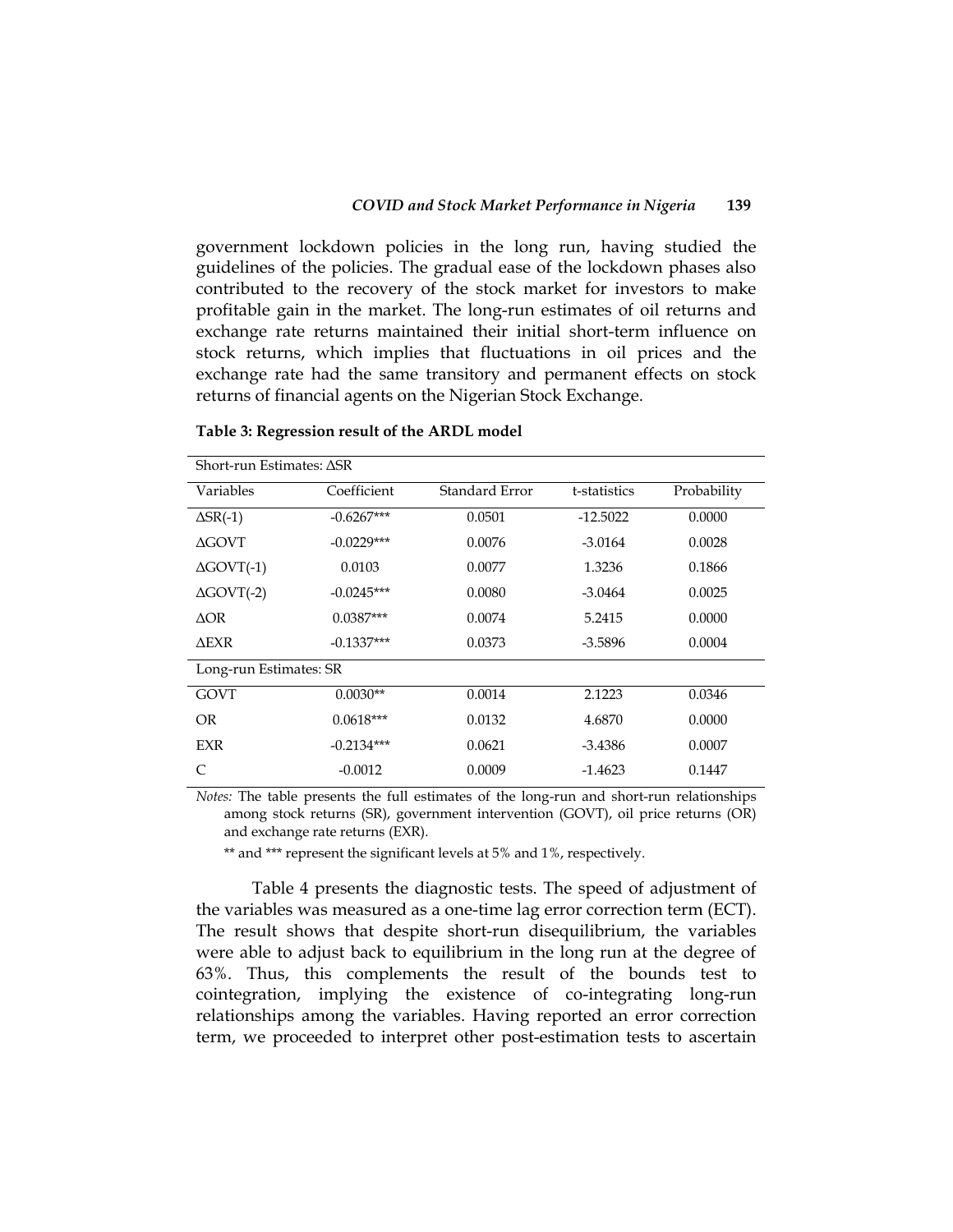whether the successive error terms were normally distributed, serially uncorrelated, homoscedastic and linearly specified. The test for normality revealed non-normal distribution of the error terms due to significance of the estimate. The Breusch-Godfrey LM test presented evidence of serial independence and the ARCH LM test also revealed the non-rejection of the null hypothesis of homoscedasticity in the error terms. The Ramsey Regression Equation Specification Error Test (RESET) was significant, which revealed the rejection of the null hypothesis of linear specification of the estimated model. Lastly, we tested for the stability of the estimated model through the CUSUM and CUSUMSQ residual tests. To ascertain the stability of the estimated model, the blue line plot of the CUSUM and CUSUMSQ estimates must lie in-between the two red straight lines of 5% significance level. Based on the reported stability tests, the estimated model is stable since the blue line lay in-between the straight red lines that denote 5% level of significance.

| <b>Tests</b>       | Statistic | Probability |
|--------------------|-----------|-------------|
| $ECT(-1)$          | $-0.6267$ | 0.0000      |
| Normality          | 74.7904   | 0.0000      |
| Breusch-Godfrey LM | 0.7566    | 0.4701      |
| ARCH               | 1.2536    | 0.1907      |
| Ramsey RESET       | 9.206     | 0.0026      |

### **Table 4: Diagnostic Tests**

*Note:* The table presents the post-estimation tests for the estimated model.

\*\*\* indicate significance level at 1%.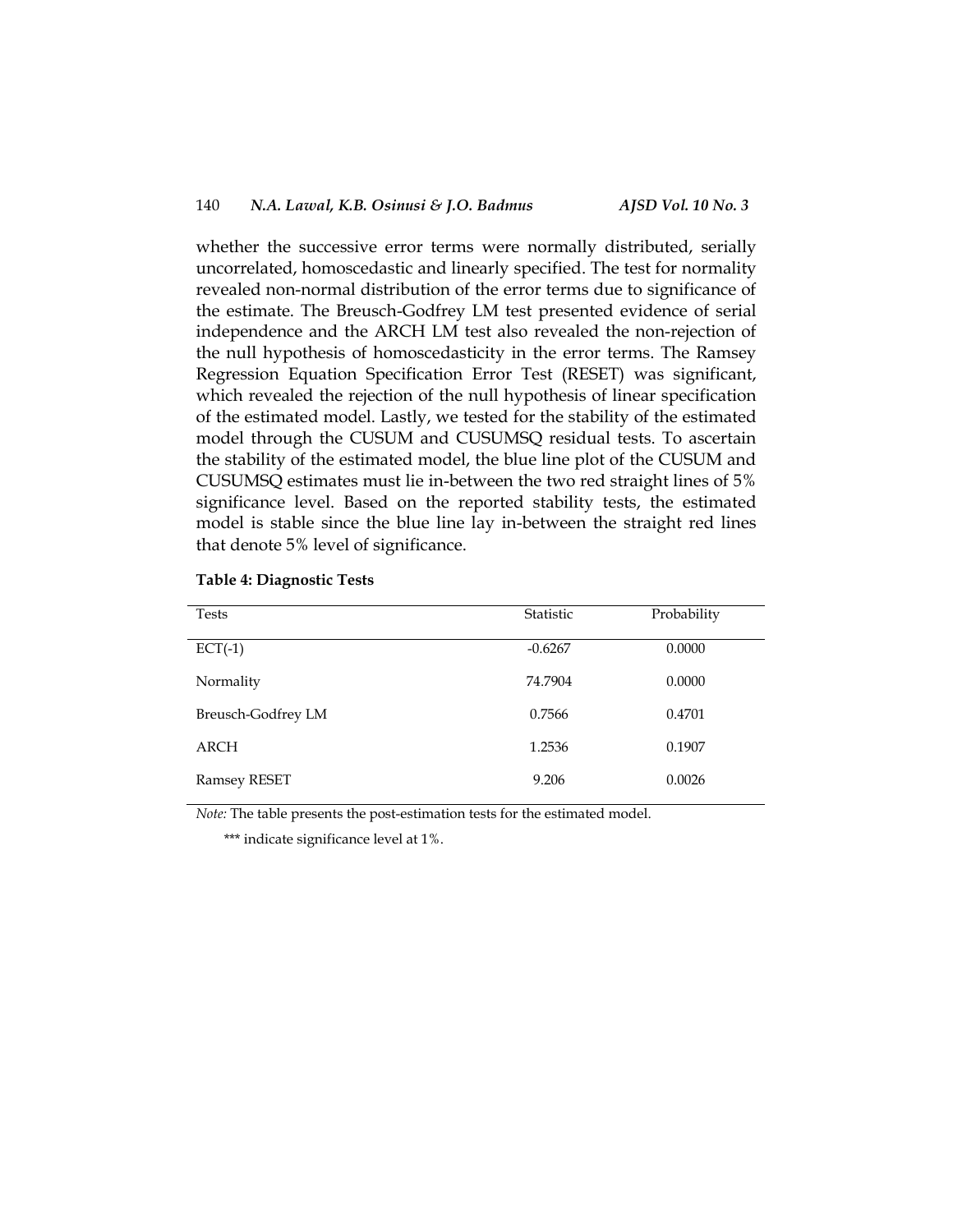

**Figure 1: Cumulative sum and squared residual tests for stability**

# **Conclusion**

This study investigated the consequential effects of Nigeria's government intervention of lockdown restriction during the COVID-19 pandemic on stock returns of financial investors on the Nigerian Stock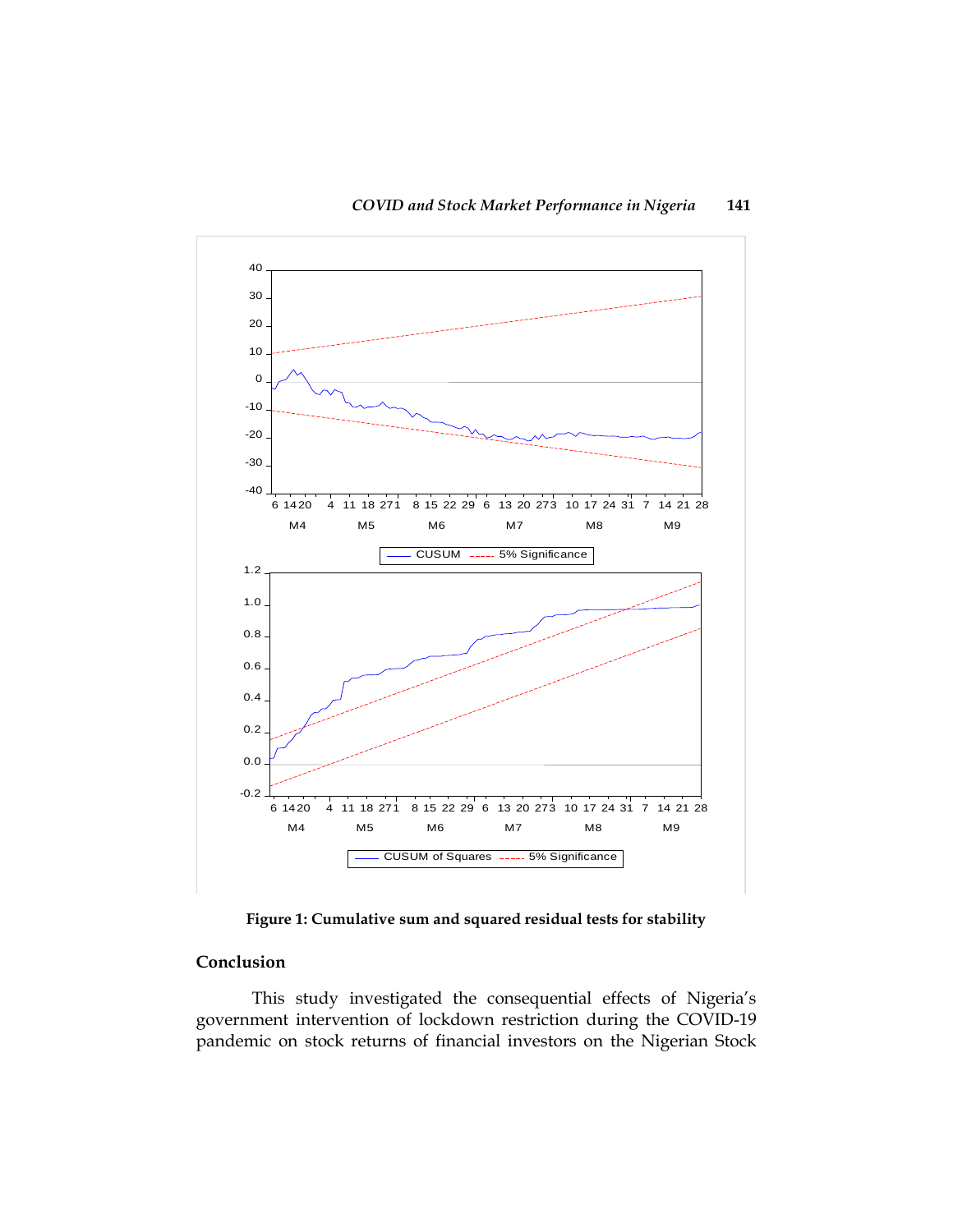Exchange (NSE). A simple linear Autoregressive Distributed Lag (ARDL) model was developed using daily time series of the NSE All Share Index, WTI spot price and exchange rate data spanning 6th June 2019 to 28th September (2020). Also, a dummy series was developed that took value of 1s from 30th March 2020 upward and the period before was represented by 0. This is due to the fact that the federal government announced the implementation of the lockdown restriction in the country on the said date of partitioning.

The estimates of the short-run and long-run model revealed that government intervention had a negative transitory influence on stock returns, however, the long-term relationship was positive. Also, the result indicated that oil price and exchange rate had short-term and long-term positive and negative influences respectively on stock returns in Nigeria. The findings of this study contribute to the literature on government interventionary policies in response to the COVID-19 pandemic; stock market performance in turbulent periods and oil price and exchange rate fluctuations in Nigeria. The evidence documented in this study is useful to both financial investors and policy makers. On the part of policy makers, it is important to note that the implementation of precautionary policies to curb the spread of diseases is essential at the early stage of the outbreak to control the disease. Relating the scenario to investors, they should uphold their investment conscience during trying times for the cushion effect of government preventive measures to stabilize the performance of the financial market. This way, investors would be able gain from the accrued profit in the market.

## **References**

- Al-Awadhi, A. M., Al-Saifi, K., Al-Awadhi, A. & Alhamadi, S. (2020). Death and contagious infectious diseases: Impact of the COVID-19 virus on stock market returns. *Journal of Behavioral and Experimental Finance*, 27, 100326. [https://doi.org/10.1016/j.jbef.\(2020\).](https://doi.org/10.1016/j.jbef.2020.%20100326) 100326
- Albuquerque, R., Koskinen, Y., Yang, S. & Zhang, C. (2020). Resiliency of environmental and social stocks: An analysis of the exogenous COVID-19 market crash. *The Review of Corporate Finance Studies*, 9(3), 593-621.
- Altig, D., Baker, S., Barrero, J. M., Bloom, N., Bunn, P., Chen, S., Davis, S. J., Leather, J., Meyer, B., Mihaylov, E., & Mizen, P. (2020). Economic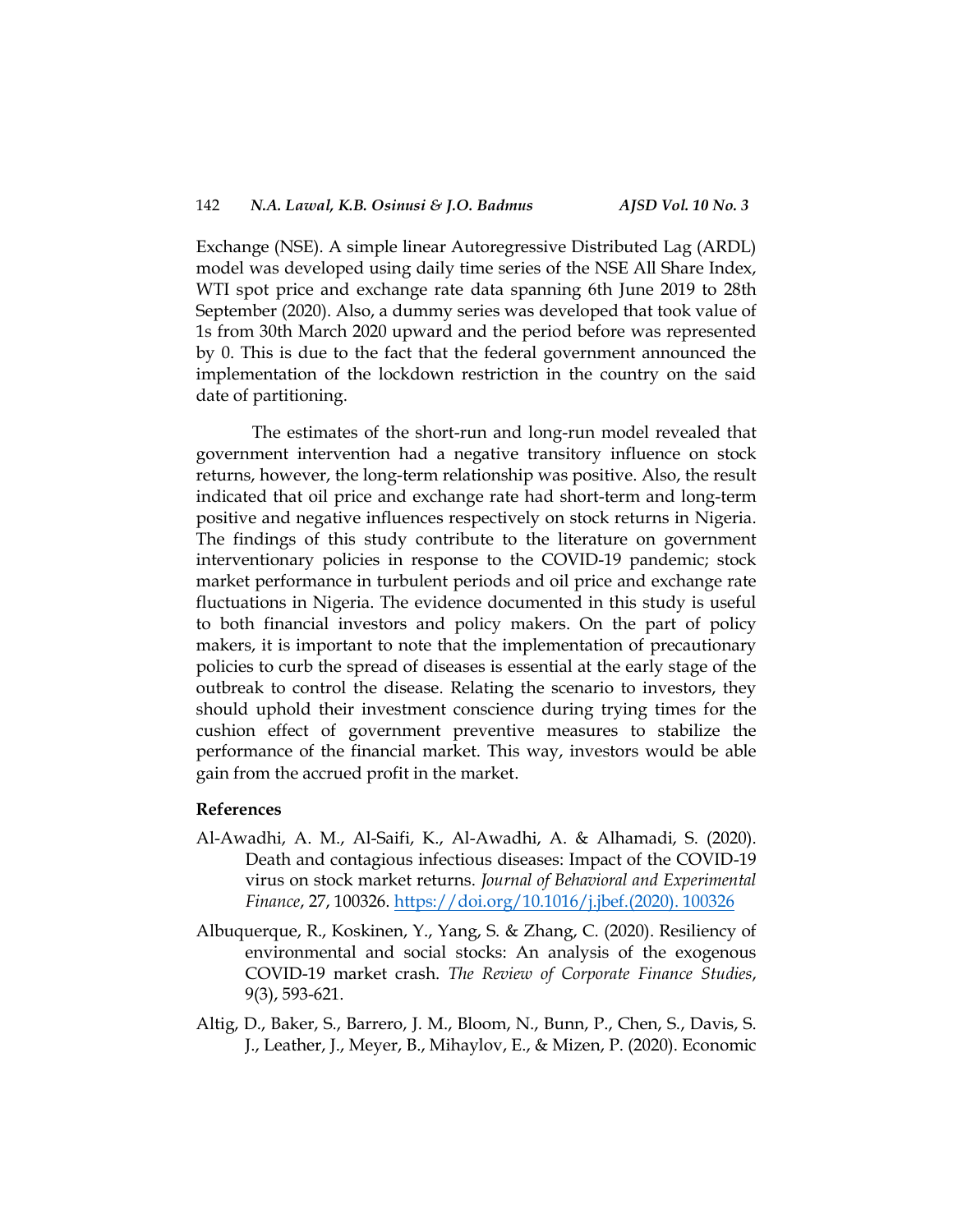uncertainty before and during the COVID-19 pandemic. *Journal of Public Economics*, 191, 104274. [https://doi.org/10.1016/j.jpub](https://doi.org/10.1016/j.jpub%20eco.2020.104274)  [eco.\(2020\).104274](https://doi.org/10.1016/j.jpub%20eco.2020.104274)

- Ashraf, B.N. (2020a). Stock markets' reaction to COVID-19: cases or fatalities? *Research in International Business and Finance*, 54, 101249. [https://10.1016/j.ribaf.\(2020\).101249](https://10.0.3.248/j.ribaf.2020.101249)
- Ashraf, B.N. (2020b). Economic impact of government interventions during the COVID-19 pandemic: International evidence from financial markets. *Journal of Behavioral and Experimental Finance*, 27, 100371. [https://doi.org/10.1016/j.jbef.\(2020\).100371](https://doi.org/10.1016/j.jbef.2020.100371)
- Baig, A., Butt, H. A., Haroon, O., & Rizvi, S.A.R. (2020). Deaths, Panic, Lockdowns and US Equity Markets: The Case of COVID-19 Pandemic. *Finance Research Letters,* p. 101701.
- Baker, S. R., Bloom, N., Davis, S. J., Kost, K., Sammon, M., & Viratyosin, T. (2020). The unprecedented stock market reaction to COVID-19. *The Review of Asset Pricing Studies*, 10(4), 742-758.
- Conlon, T., Corbet, S., & McGee, R. J. (2020). Are Cryptocurrencies a Safe Haven for Equity Markets? An International Perspective from the COVID-19 Pandemic. *Research in International Business and Finance*, 54, p.101248. [https://doi.org/10.1016/j.ribaf.2020 .101248](https://doi.org/10.1016/j.ribaf.2020%20.101248)
- Devpura, N. and Narayan, P.K. (2020). Hourly oil price volatility: The role of COVID-19. *Energy Research Letters*, 1(2), 13683. <https://doi.org/10.46557/001c.13683>
- Dickey, D. A. & Fuller, W.A. (1979). Distribution of the estimators for autoregressive time series with a unit root. *Journal of the American Statistical Association*, 74(366a), 427-431.
- Ding, W., Levine, R., Lin, C., & Xie, W. (2020). *Corporate Immunity to the COVID-19 Pandemic* (No. w27055). National Bureau of Economic Research.
- Espinosa-Mendez, C., and Arias, J. (2020). COVID-19 effect on herding behaviour in European capital markets. *Finance Research Letters*, p. 101787. [https://doi.org/10.1016/j.frl.2020 .101787](https://doi.org/10.1016/j.frl.2020%20.101787)
- He. P., Sun, Y., Zhang, Y., & Li, T. (2020). COVID-19's impact on stock prices across different sectors – An event study based on the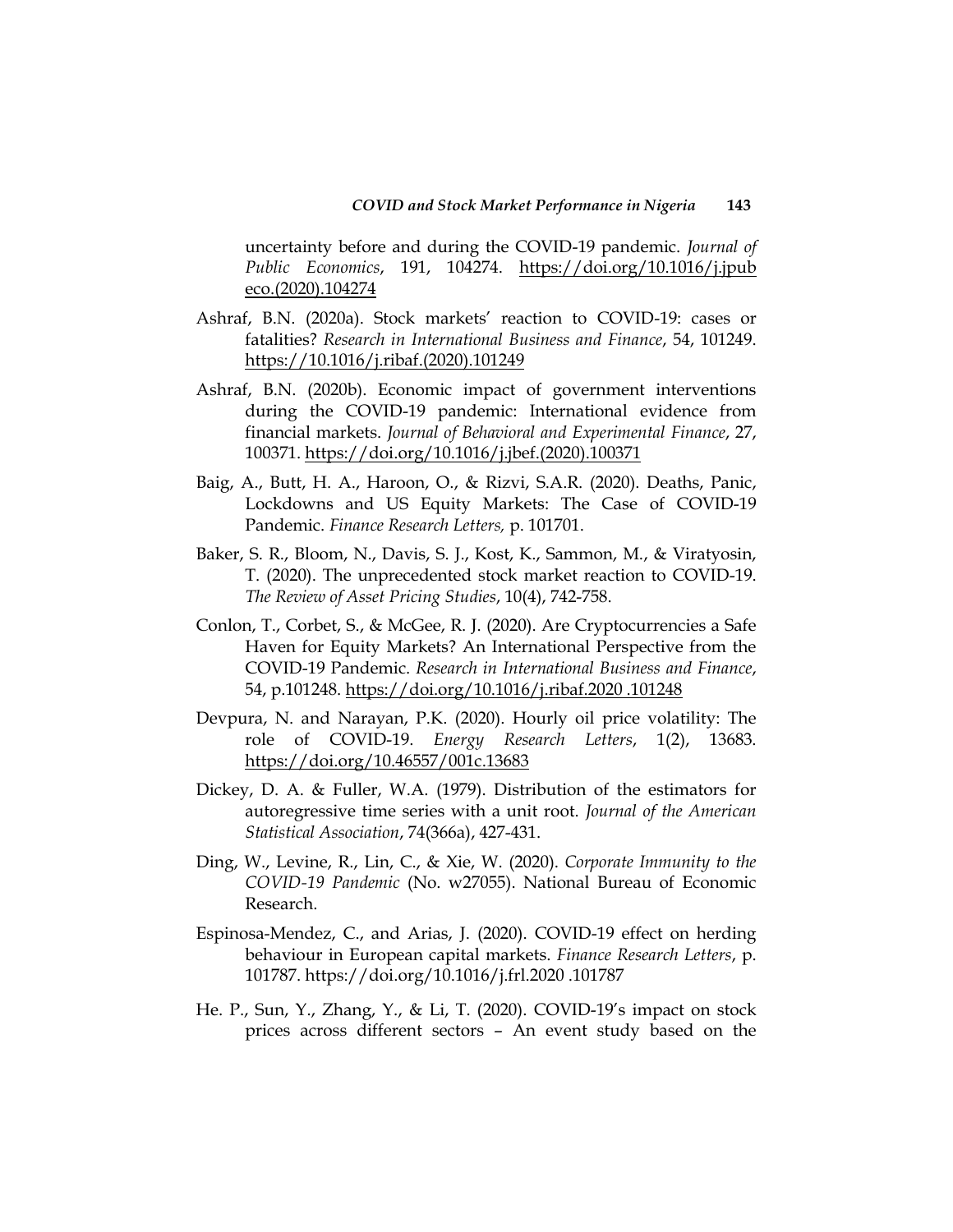Chinese Stock Market. *Emerging Markets Finance and Trade,* 56(10), 2198-2212.

- Iyke, B. N. (2020a). COVID-19: The reaction of US oil and gas producers to the pandemic. *Energy Research Letters,* 1(2), p.13912.
- Iyke, B. N. (2020b). The disease outbreak channel of exchange rate return predictability: Evidence from COVID-19. *Emerging Markets Finance and Trade*, 56 (10), 2277-2297.
- Ji, Q., Zhang, D. & Zhao, Y. (2020). Searching for safe-haven assets during the COVID-19 pandemic. *International Review of Financial Analysis,* 71, 101526. [https://doi.org/10. 1016/j.irfa.\(2020\).101526](https://doi.org/10.%201016/j.irfa.2020.101526)
- Mazur, M., Dang, M., & Vega, M. (2020). COVID-19 and the March 2020 stock market crash. Evidence from S&P1500. *Finance Research Letters,* p.101690. [https://doi.org/10.1016 /j.frl.\(2020\).101690](https://doi.org/10.1016%20/j.frl.2020.101690)
- Mensi, W., Sensoy, A., Vo, X. V., & Kang, S. H. (2020). Impact of COVID-19 outbreak on asymmetric multifractality of gold and oil prices. *Resources Policy*, 69, 101629.

[https://doi.org/10.1016/j.resourpol.\(2020\).101829](https://doi.org/10.1016/j.resourpol.2020.101829)

- Mishra, A. K., Rath, B. N., & Dash, A. K. (2020). Does the Indian financial market nosedive because of the COVID-19 outbreak, in comparison to after demonetisation and the GST? *Emerging Markets Finance and Trade,* 56(10), 2162-2180.
- Narayan, P. K. (2020). Oil price news and COVID-19-Is there any connection? *Energy Research Letters*, 1(1), 13176. <https://doi.org/10.46557/001c.13176>
- Narayan, P. K., Phan, D. H. B., & Liu, G. (2020). COVID-19 lockdowns, stimulus packages, travel bans and stock returns. *Finance Research Letters*, p.101732. [https://doi.org/10. 1016/j.frl.\(2020\).101732](https://doi.org/10.%201016/j.frl.2020.101732)
- Pesaran, M. H., Shin, Y., & Smith, R. J. (2001). Bounds testing approaches to the analysis of level relationships. *Journal of Applied Econometrics,* 16(3), 289-326.
- Phan, D. H. B. & Narayan, P. K. (2020). Country responses and the reaction of the stock market to COVID-19- A preliminary exposition. *Emerging Markets Finance and Trade,* 56(10), 2138-2150.